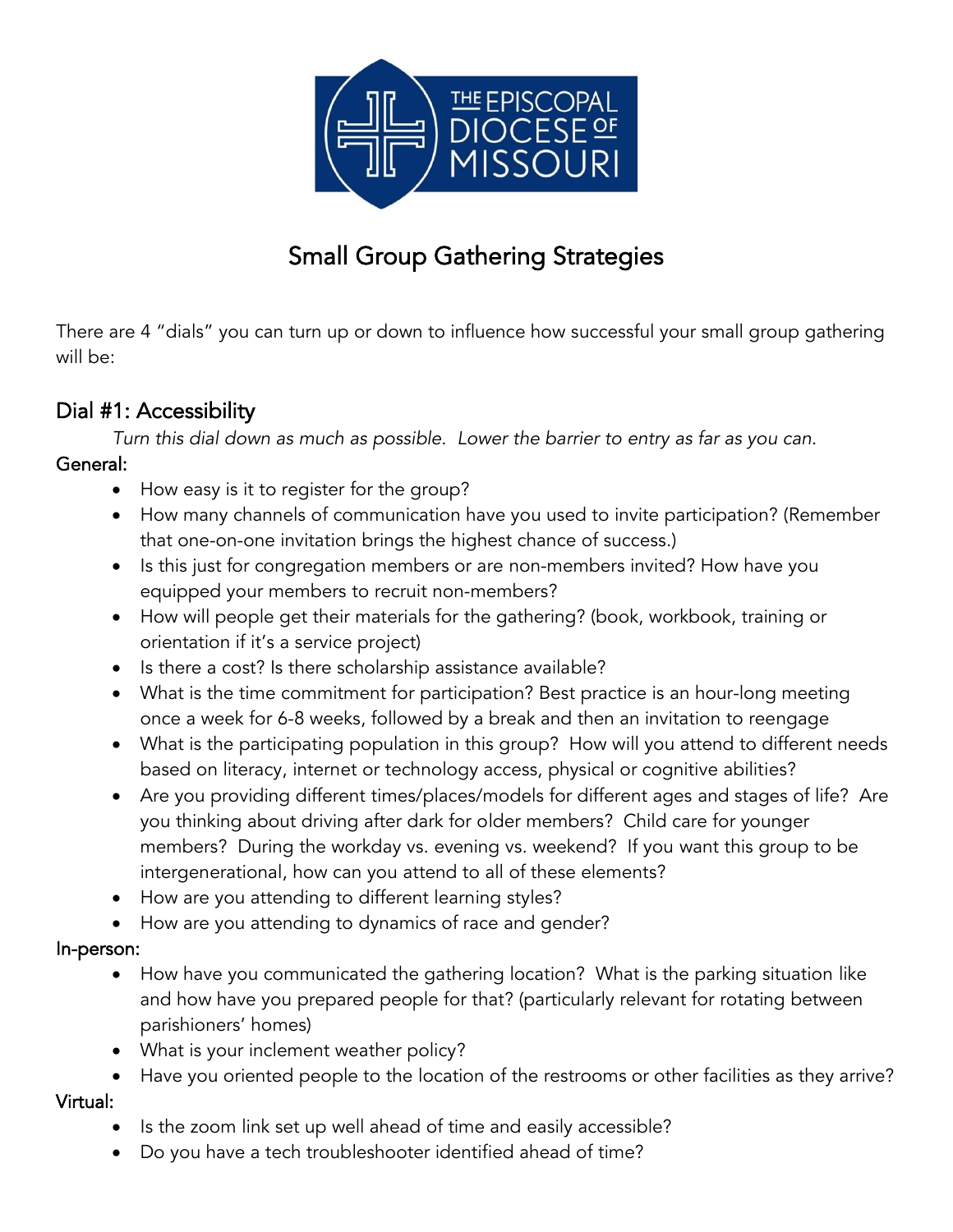# Dial #2: Atmosphere

*Turn this dial up as high as possible. Place yourself in the shoes of a participant and ask how to make this meeting as warm, safe, and inviting as possible physically, emotionally, and spiritually.* In-person:

- Have you arrived early enough to adjust the temperature in the room?
- What is the lighting? Strive for "bright enough to read materials and see each other clearly" balanced with "not so bright it feels like you're in an operating room"
- What is the furniture like? Is it accessible and comfortable for all body types and abilities?
- Are you serving refreshments? Have you taken dietary restrictions into account? It's helpful to have water at a bare minimum, and coffee/tea if possible

#### Virtual:

- Creating a warm, inviting atmosphere on zoom requires extra intention
- Invite participants to light a candle (having oriented them ahead of time they will need one!)
- If your church has a stash of unused prayer shawls, make sure each participant has one and invite them to use it during each gathering
- Create a "goody bag" with art supplies, a book or pamphlet, snacks, etc. and mail it to them or have them pick it up at church ahead of time
- Utilize music and/or art to open and close gatherings—YouTube videos of a favorite hymn to open and Bishop Deon or Bishop Curry offering a blessing to close are good options
- Discern ahead of time or with the group whether the sessions will be recorded. Recording can make the content accessible to those who cannot attend every session. Not recording can creating a safer environment for confidentiality and deep sharing.

# Dial #3: Skills

*Turn up this dial gradually throughout the course of the small group sessions. Support the leaders and participants in building their skills and they will be better equipped to go deep together.*

- What norms will govern this group?
- What types of confidentiality are expected?
- What level of sharing, "fixing," holding open-ended questions, etc., will the group commit to?
- Are you as the group leadership setting the norms, suggesting them, or letting the group self-generate the norms?
- Will any topics be deliberately set aside and *not* discussed?
- What training are you providing to group leaders ahead of time?
- What is the dynamic/balance between clergy and lay leadership? How will this affect the nature of the group?
- Will leadership rotate among the group or stay consistent?
- If members want to lead, will they need to do administration (set up zoom meetings, set up space, etc.)? Or primarily facilitation content/discussion? Both?
- Free-form discussion groups with no particular goal require a different skill set from groups that are designed to move from Point A to Point B